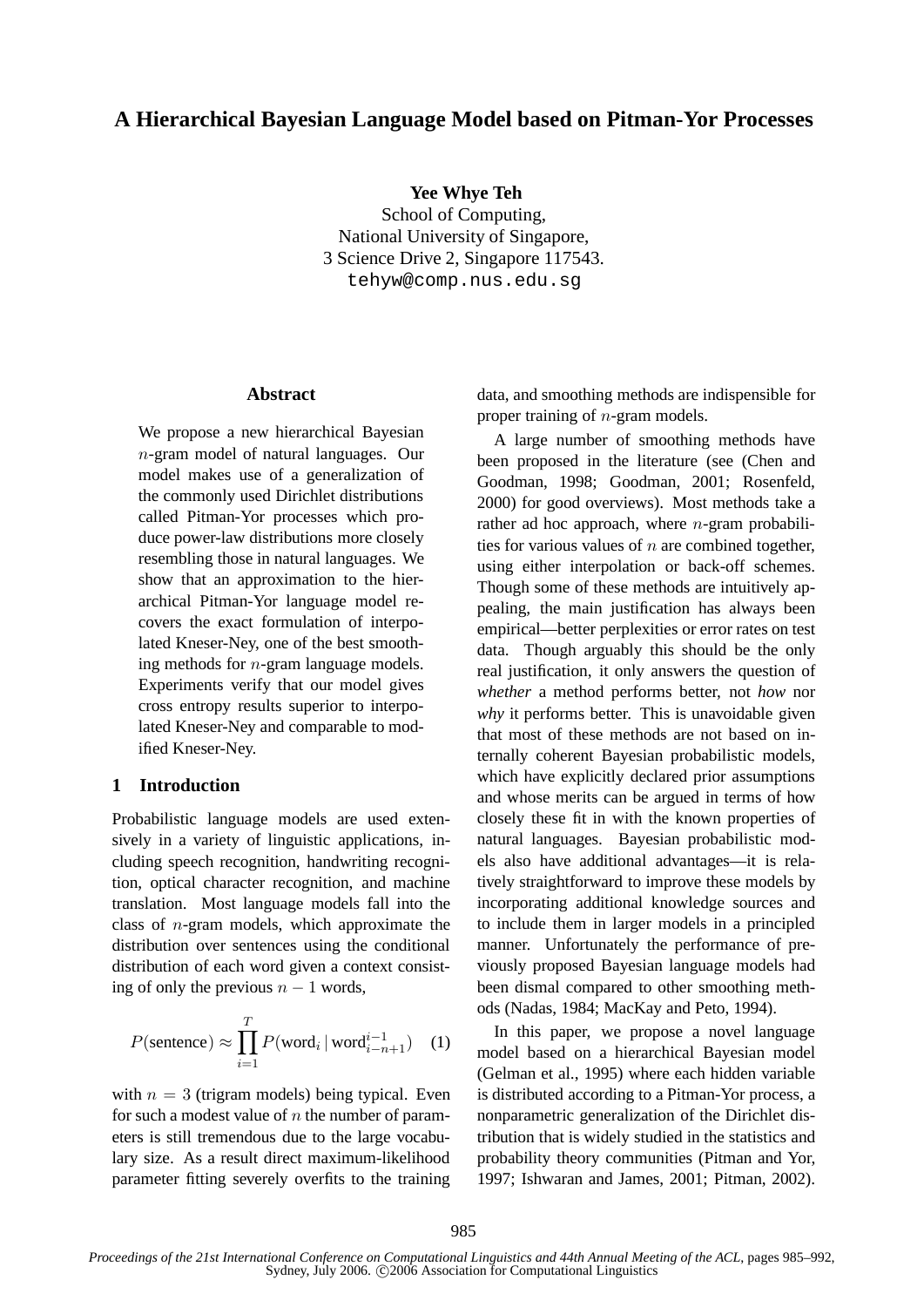Our model is a direct generalization of the hierarchical Dirichlet language model of (MacKay and Peto, 1994). Inference in our model is however not as straightforward and we propose an efficient Markov chain Monte Carlo sampling scheme.

Pitman-Yor processes produce power-law distributions that more closely resemble those seen in natural languages, and it has been argued that as a result they are more suited to applications in natural language processing (Goldwater et al., 2006). We show experimentally that our hierarchical Pitman-Yor language model does indeed produce results superior to interpolated Kneser-Ney and comparable to modified Kneser-Ney, two of the currently best performing smoothing methods (Chen and Goodman, 1998). In fact we show a stronger result—that interpolated Kneser-Ney can be interpreted as a particular approximate inference scheme in the hierarchical Pitman-Yor language model. Our interpretation is more useful than past interpretations involving marginal constraints (Kneser and Ney, 1995; Chen and Goodman, 1998) or maximum-entropy models (Goodman, 2004) as it can recover the exact formulation of interpolated Kneser-Ney, and actually produces superior results. (Goldwater et al., 2006) has independently noted the correspondence between the hierarchical Pitman-Yor language model and interpolated Kneser-Ney, and conjectured improved performance in the hierarchical Pitman-Yor language model, which we verify here.

Thus the contributions of this paper are threefold: in proposing a langauge model with excellent performance and the accompanying advantages of Bayesian probabilistic models, in proposing a novel and efficient inference scheme for the model, and in establishing the direct correspondence between interpolated Kneser-Ney and the Bayesian approach.

We describe the Pitman-Yor process in Section 2, and propose the hierarchical Pitman-Yor language model in Section 3. In Sections 4 and 5 we give a high level description of our sampling based inference scheme, leaving the details to a technical report (Teh, 2006). We also show how interpolated Kneser-Ney can be interpreted as approximate inference in the model. We show experimental comparisons to interpolated and modified Kneser-Ney, and the hierarchical Dirichlet language model in Section 6 and conclude in Section 7.

## **2 Pitman-Yor Process**

Pitman-Yor processes are examples of nonparametric Bayesian models. Here we give a quick description of the Pitman-Yor process in the context of a unigram language model; good tutorials on such models are provided in (Ghahramani, 2005; Jordan, 2005). Let  $W$  be a fixed and finite vocabulary of V words. For each word  $w \in W$  let  $G(w)$ be the (to be estimated) probability of  $w$ , and let  $G = [G(w)]_{w \in W}$  be the vector of word probabilities. We place a Pitman-Yor process prior on G:

$$
G \sim \text{PY}(d, \theta, G_0) \tag{2}
$$

where the three parameters are: a discount parameter  $0 \le d < 1$ , a strength parameter  $\theta > -d$  and a mean vector  $G_0 = [G_0(w)]_{w \in W}$ .  $G_0(w)$  is the a priori probability of word  $w$ : before observing any data, we believe word  $w$  should occur with probability  $G_0(w)$ . In practice this is usually set uniformly  $G_0(w) = 1/V$  for all  $w \in W$ . Both  $\theta$ and d can be understood as controlling the amount of variability around  $G_0$  in different ways. When  $d = 0$  the Pitman-Yor process reduces to a Dirichlet distribution with parameters  $\theta G_0$ .

There is in general no known analytic form for the density of  $PY(d, \theta, G_0)$  when the vocabulary is finite. However this need not deter us as we will instead work with the distribution over sequences of words induced by the Pitman-Yor process, which has a nice tractable form and is sufficient for our purpose of language modelling. To be precise, notice that we can treat both G and  $G_0$  as distributions over W, where word  $w \in W$ has probability  $G(w)$  (respectively  $G_0(w)$ ). Let  $x_1, x_2, \ldots$  be a sequence of words drawn independently and identically (i.i.d.) from G. We shall describe the Pitman-Yor process in terms of a generative procedure that produces  $x_1, x_2, \ldots$  iteratively with G marginalized out. This can be achieved by relating  $x_1, x_2, \ldots$  to a separate sequence of i.i.d. draws  $y_1, y_2, \ldots$  from the mean distribution  $G_0$  as follows. The first word  $x_1$  is assigned the value of the first draw  $y_1$  from  $G_0$ . Let t be the current number of draws from  $G_0$ (currently  $t = 1$ ),  $c_k$  be the number of words assigned the value of draw  $y_k$  (currently  $c_1 = 1$ ), and  $c = \sum_{k=1}^{t} c_k$  be the current number of draws from G. For each subsequent word  $x_{c,+1}$ , we either assign it the value of a previous draw  $y_k$  with probability  $\frac{c_k-d}{\theta+c}$  (increment  $c_k$ ; set  $x_{c+1} \leftarrow y_k$ ), or we assign it the value of a new draw from  $G_0$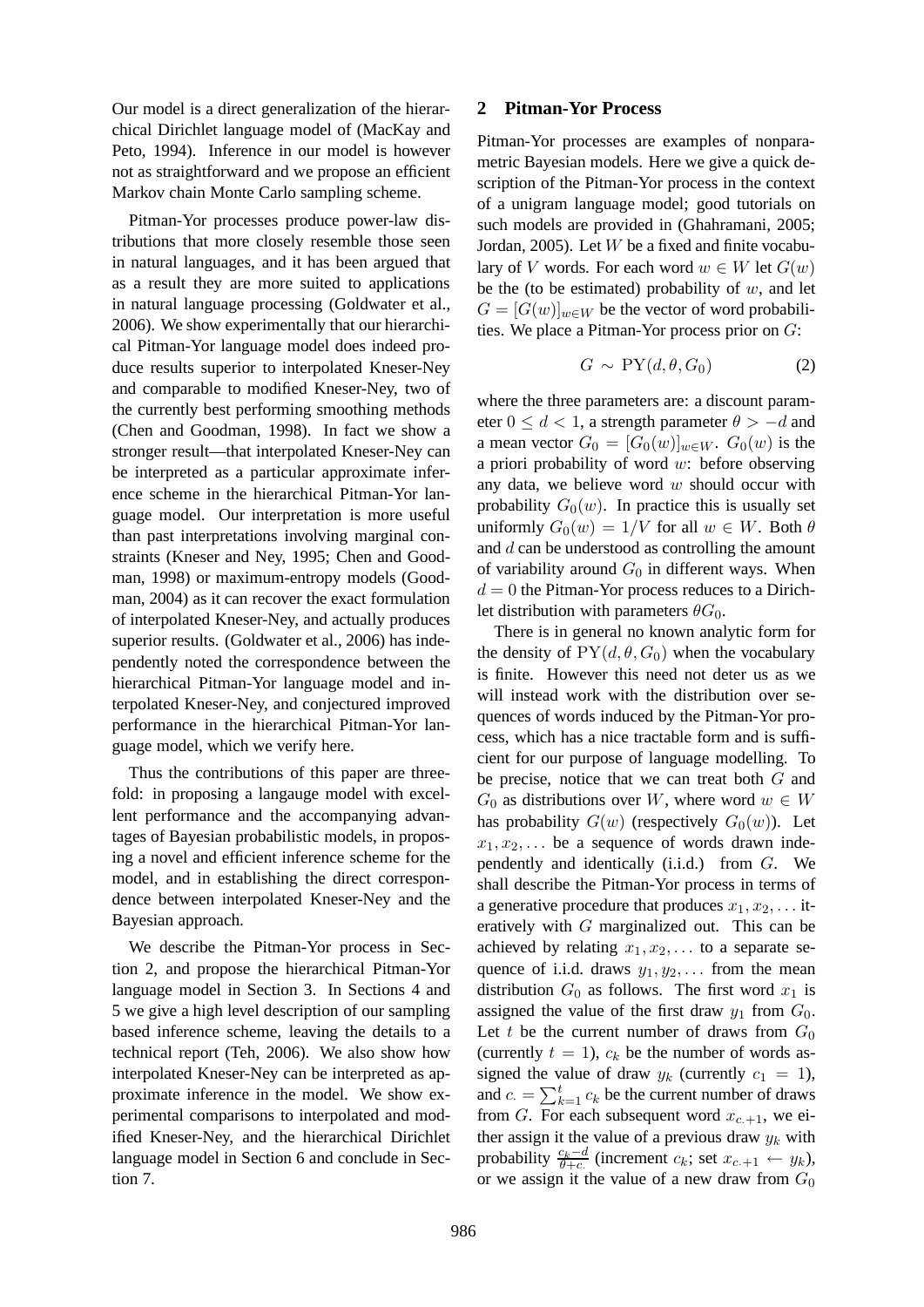

Figure 1: First panel: number of unique words as a function of the number of words drawn on a log-log scale, with  $d = .5$  and  $\theta = 1$  (bottom), 10 (middle) and 100 (top). Second panel: same, with  $\theta = 10$ and  $d = 0$  (bottom), .5 (middle) and .9 (top). Third panel: proportion of words appearing only once, as a function of the number of words drawn, with  $d = .5$  and  $\theta = 1$  (bottom), 10 (middle), 100 (top). Last panel: same, with  $\theta = 10$  and  $d = 0$  (bottom), .5 (middle) and .9 (top).

with probability  $\frac{\theta+dt}{\theta+c}$  (increment t; set  $c_t = 1$ ; draw  $y_t \sim G_0$ ; set  $x_{c.+1} \leftarrow y_t$ ).

The above generative procedure produces a sequence of words drawn i.i.d. from G, with G marginalized out. It is informative to study the Pitman-Yor process in terms of the behaviour it induces on this sequence of words. Firstly, notice the rich-gets-richer clustering property: the more words have been assigned to a draw from  $G<sub>0</sub>$ , the more likely subsequent words will be assigned to the draw. Secondly, the more we draw from  $G_0$ , the more likely a new word will be assigned to a new draw from  $G_0$ . These two effects together produce a power-law distribution where many unique words are observed, most of them rarely. In particular, for a vocabulary of unbounded size and for  $d > 0$ , the number of unique words scales as  $O(\theta T^d)$  where T is the total number of words. For  $d = 0$ , we have a Dirichlet distribution and the number of unique words grows more slowly at  $O(\theta \log T)$ .

Figure 1 demonstrates the power-law behaviour of the Pitman-Yor process and how this depends on  $d$  and  $\theta$ . In the first two panels we show the average number of unique words among 10 sequences of  $T$  words drawn from  $G$ , as a function of T, for various values of  $\theta$  and d. We see that  $\theta$  controls the overall number of unique words, while d controls the asymptotic growth of the number of unique words. In the last two panels, we show the proportion of words appearing only once among the unique words; this gives an indication of the proportion of words that occur rarely. We see that the asymptotic behaviour depends on d but not on  $\theta$ , with larger d's producing more rare words.

This procedure for generating words drawn

from G is often referred to as the Chinese restaurant process (Pitman, 2002). The metaphor is as follows. Consider a sequence of customers (corresponding to the words draws from  $G$ ) visiting a Chinese restaurant with an unbounded number of tables (corresponding to the draws from  $G_0$ ), each of which can accommodate an unbounded number of customers. The first customer sits at the first table, and each subsequent customer either joins an already occupied table (assign the word to the corresponding draw from  $G_0$ , or sits at a new table (assign the word to a new draw from  $G_0$ ).

## **3 Hierarchical Pitman-Yor Language Models**

We describe an *n*-gram language model based on a hierarchical extension of the Pitman-Yor process. An n-gram language model defines probabilities over the current word given various contexts consisting of up to  $n - 1$  words. Given a context u, let  $G_{\mathbf{u}}(w)$  be the probability of the current word taking on value  $w$ . We use a Pitman-Yor process as the prior for  $G_{\mathbf{u}}[G_{\mathbf{u}}(w)]_{w \in W}$ , in particular,

$$
G_{\mathbf{u}} \sim \text{PY}(d_{|\mathbf{u}|}, \theta_{|\mathbf{u}|}, G_{\pi(\mathbf{u})}) \tag{3}
$$

where  $\pi(\mathbf{u})$  is the suffix of **u** consisting of all but the earliest word. The strength and discount parameters are functions of the length  $|u|$  of the context, while the mean vector is  $G_{\pi(u)}$ , the vector of probabilities of the current word given all but the earliest word in the context. Since we do not know  $G_{\pi(\mathbf{u})}$  either, We recursively place a prior over  $G_{\pi(\mathbf{u})}$  using (3), but now with parameters  $\theta_{|\pi(u)|}$ ,  $d_{|\pi(u)|}$  and mean vector  $G_{\pi(\pi(u))}$  instead. This is repeated until we get to  $G_{\emptyset}$ , the vector of probabilities over the current word given the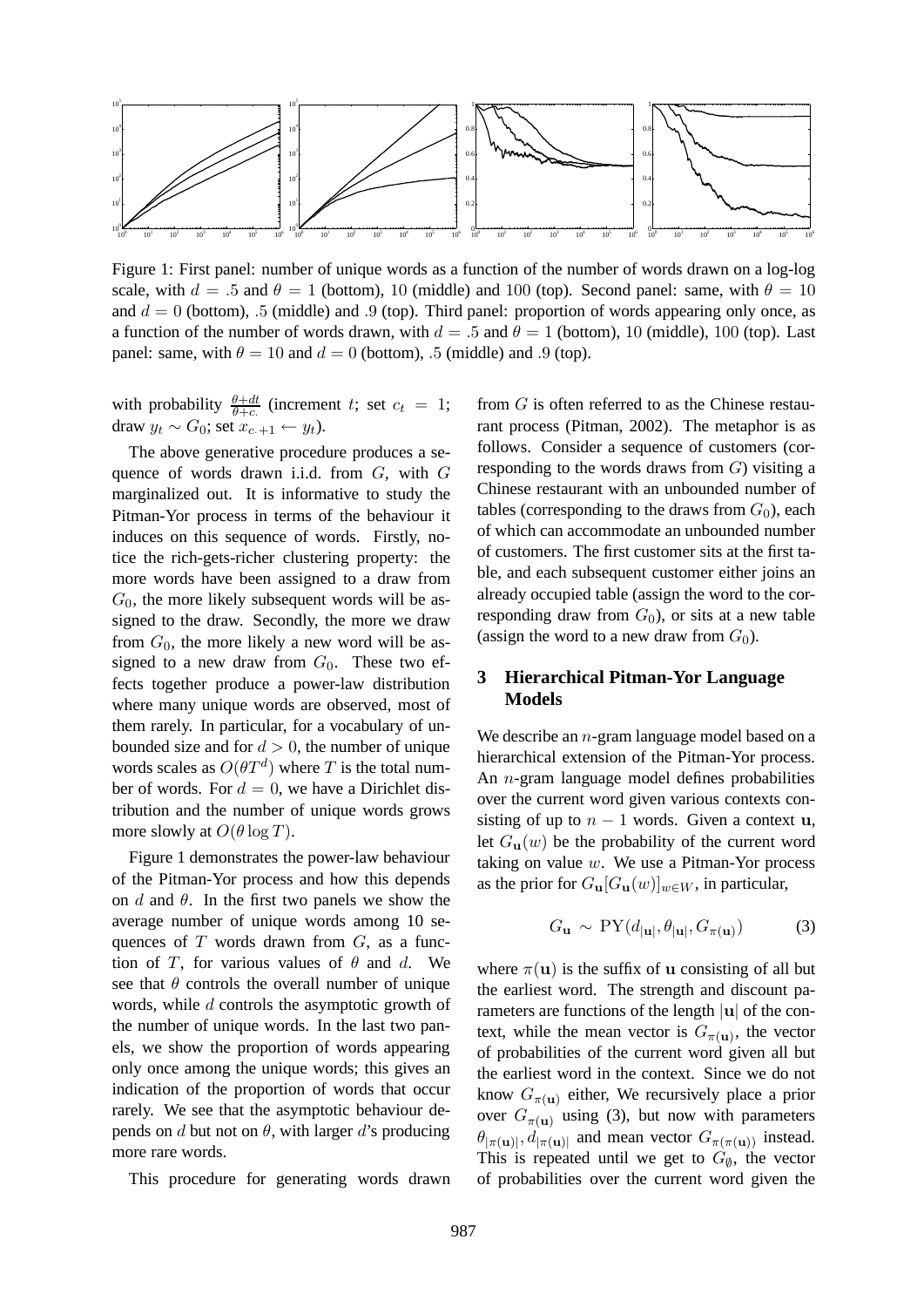empty context  $\emptyset$ . Finally we place a prior on  $G_{\emptyset}$ :

$$
G_{\emptyset} \sim \text{PY}(d_0, \theta_0, G_0) \tag{4}
$$

where  $G_0$  is the global mean vector, given a uniform value of  $G_0(w) = 1/V$  for all  $w \in W$ . Finally, we place a uniform prior on the discount parameters and a  $Gamma(1, 1)$  prior on the strength parameters. The total number of parameters in the model is 2n.

The structure of the prior is that of a suffix tree of depth  $n$ , where each node corresponds to a context consisting of up to  $n-1$  words, and each child corresponds to adding a different word to the beginning of the context. This choice of the prior structure expresses our belief that words appearing earlier in a context have (a priori) the least importance in modelling the probability of the current word, which is why they are dropped first at successively higher levels of the model.

## **4 Hierarchical Chinese Restaurant Processes**

We describe a generative procedure analogous to the Chinese restaurant process of Section 2 for drawing words from the hierarchical Pitman-Yor language model with all  $G_{\mathbf{u}}$ 's marginalized out. This gives us an alternative representation of the hierarchical Pitman-Yor language model that is amenable to efficient inference using Markov chain Monte Carlo sampling and easy computation of the predictive probabilities for test words. The correspondence between interpolated Kneser-Ney and the hierarchical Pitman-Yor language model is also apparent in this representation.

Again we may treat each  $G_u$  as a distribution over the current word. The basic observation is that since  $G_{\mathbf{u}}$  is Pitman-Yor process distributed, we can draw words from it using the Chinese restaurant process given in Section 2. Further, the only operation we need of its parent distribution  $G_{\pi(\mathbf{u})}$  is to draw words from it too. Since  $G_{\pi(\mathbf{u})}$ is itself distributed according to a Pitman-Yor process, we can use another Chinese restaurant process to draw words from that. This is recursively applied until we need draws from the global mean distribution  $G_0$ , which is easy since it is just uniform. We refer to this as the hierarchical Chinese restaurant process.

Let us introduce some notations. For each context u we have a sequence of words  $x_{u1}, x_{u2}, \ldots$ drawn i.i.d. from  $G_u$  and another sequence of words  $y_{u1}, y_{u2}, \ldots$  drawn i.i.d. from the parent distribution  $G_{\pi(\mathbf{u})}$ . We use l to index draws from  $G_{\mathbf{u}}$  and k to index the draws from  $G_{\pi(\mathbf{u})}$ . Define  $t_{\mathbf{u}wk} = 1$  if  $y_{\mathbf{u}k}$  takes on value w, and  $t_{\mathbf{u}wk} = 0$ otherwise. Each word  $x_{ul}$  is assigned to one of the draws  $y_{uk}$  from  $G_{\pi(u)}$ . If  $y_{uk}$  takes on value w define  $c_{\mathbf{u}wk}$  as the number of words  $x_{\mathbf{u}l}$  drawn from  $G_{\bf u}$  assigned to  $y_{\bf uk}$ , otherwise let  $c_{\bf u w k} = 0$ . Finally we denote marginal counts by dots. For example,  $c_{\mathbf{u}\cdot\mathbf{k}}$  is the number of  $x_{\mathbf{u}l}$ 's assigned the value of  $y_{uk}$ ,  $c_{uw}$  is the number of  $x_{ul}$ 's with value w, and  $t_{\text{u}}$  is the current number of draws  $y_{\textbf{u}k}$  from  $G_{\pi(\textbf{u})}$ . Notice that we have the following relationships among the  $c_{uw}$  's and  $t_{uw}$ .

$$
\begin{cases} t_{\mathbf{u}w} = 0 & \text{if } c_{\mathbf{u}w} = 0; \\ 1 \le t_{\mathbf{u}w} \le c_{\mathbf{u}w} & \text{if } c_{\mathbf{u}w} > 0; \end{cases}
$$
 (5)

$$
c_{\mathbf{u}w} = \sum_{\mathbf{u}': \pi(\mathbf{u}') = \mathbf{u}} t_{\mathbf{u}'w}.
$$
 (6)

Pseudo-code for drawing words using the hierarchical Chinese restaurant process is given as a recursive function DrawWord(u), while pseudocode for computing the probability that the next word drawn from  $G_{\mathbf{u}}$  will be w is given in WordProb $(u, w)$ . The counts are initialized at all  $c_{\mathbf{u}wk} = t_{\mathbf{u}wk} = 0.$ 

#### Function DrawWord(u):

*Returns a new word drawn from* Gu*.* If  $u = 0$ , return  $w \in W$  with probability  $G_0(w)$ . Else with probabilities proportional to:

- $c_{\mathbf{u}wk} d_{|\mathbf{u}|}t_{\mathbf{u}wk}$ : assign the new word to  $y_{\mathbf{u}k}$ . Increment  $c_{\text{u}wk}$ ; return w.
- $\theta_{|\mathbf{u}|} + d_{|\mathbf{u}|} t_{\mathbf{u}}$  assign the new word to a new draw  $y_{\mathbf{u}k^{\text{new}}}$  from  $G_{\pi(\mathbf{u})}$ . Let  $w \leftarrow \text{DrawWord}(\pi(\mathbf{u}))$ ; set  $t_{\mathbf{u}wk^{\text{new}}} = c_{\mathbf{u}wk^{\text{new}}} = 1$ ; return w.

## Function WordProb $(\mathbf{u},w)$ :

*Returns the probability that the next word after context* u *will be* w*.*

If  $u = 0$ , return  $G_0(w)$ . Else return

$$
\tfrac{c_{{\bf u} w\cdot}-d_{|{\bf u}|}t_{{\bf u} w\cdot}}{\theta_{|{\bf u}|}+c_{{\bf u}\cdot\cdot}}+\tfrac{\theta_{|{\bf u}|}+d_{|{\bf u}|}t_{{\bf u}\cdot\cdot}}{\theta_{|{\bf u}|}+c_{{\bf u}\cdot\cdot}}{\sf WordProb}(\pi({\bf u}),w).
$$

Notice the self-reinforcing property of the hierarchical Pitman-Yor language model: the more a word  $w$  has been drawn in context  $u$ , the more likely will we draw  $w$  again in context  $u$ . In fact word  $w$  will be reinforced for other contexts that share a common suffix with u, with the probability of drawing  $w$  increasing as the length of the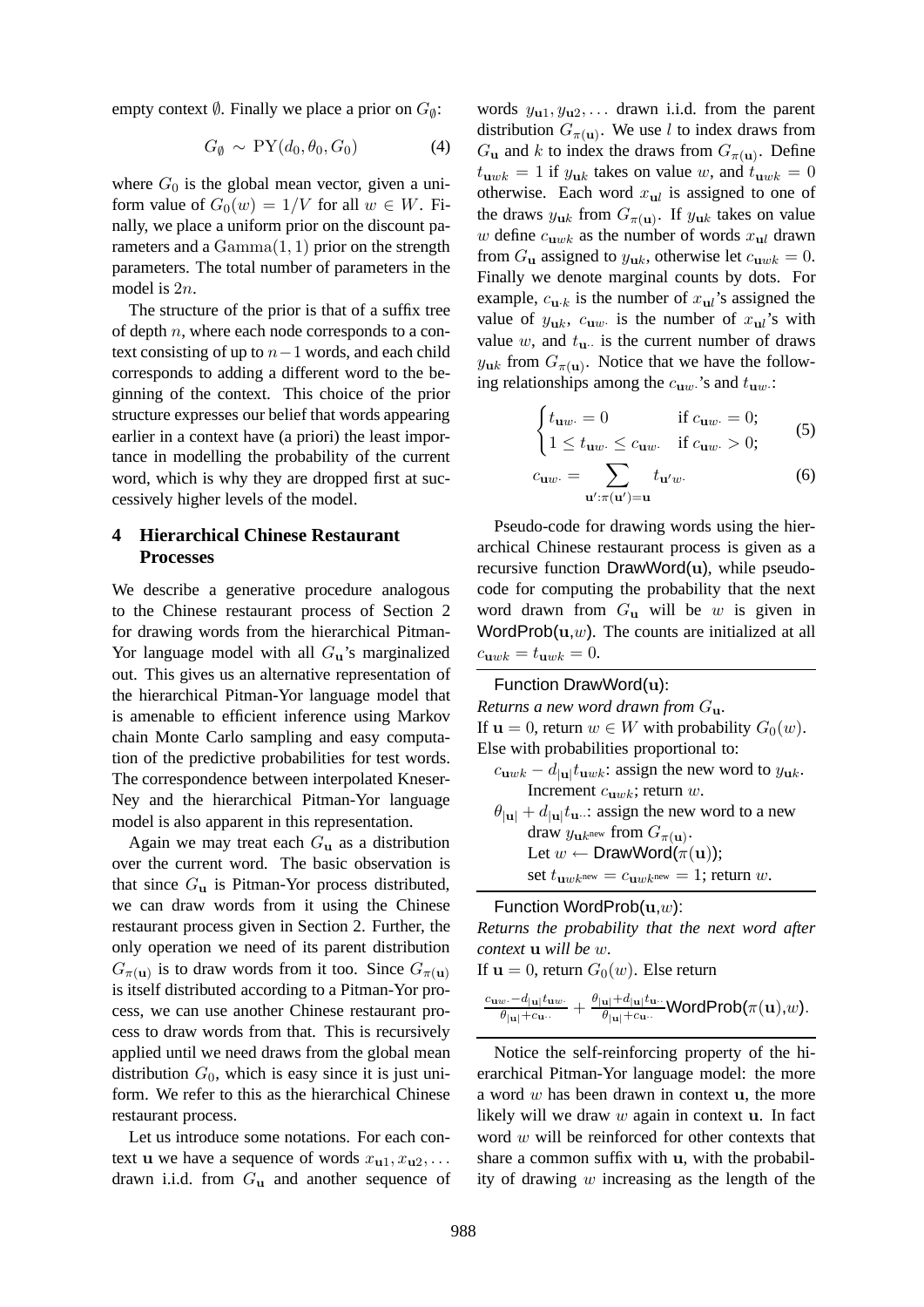common suffix increases. This is because  $w$  will be more likely under the context of the common suffix as well.

The hierarchical Chinese restaurant process is equivalent to the hierarchical Pitman-Yor language model insofar as the distribution induced on words drawn from them are exactly equal. However, the probability vectors  $G_{\mathbf{u}}$ 's have been marginalized out in the procedure, replaced instead by the assignments of words  $x_{ul}$  to draws  $y_{uk}$  from the parent distribution, i.e. the seating arrangement of customers around tables in the Chinese restaurant process corresponding to  $G_{\mathbf{u}}$ . In the next section we derive tractable inference schemes for the hierarchical Pitman-Yor language model based on these seating arrangements.

#### **5 Inference Schemes**

In this section we give a high level description of a Markov chain Monte Carlo sampling based inference scheme for the hierarchical Pitman-Yor language model. Further details can be obtained at (Teh, 2006). We also relate interpolated Kneser-Ney to the hierarchical Pitman-Yor language model.

Our training data  $D$  consists of the number of occurrences  $c_{\mathbf{u}w}$  of each word w after each context u of length exactly  $n - 1$ . This corresponds to observing word w drawn  $c_{\mathbf{u}w}$  times from  $G_{\mathbf{u}}$ . Given the training data  $D$ , we are interested in the posterior distribution over the latent vectors  $\mathcal{G} = \{G_v : \text{all contexts } v\}$  and parameters  $\Theta =$  $\{\theta_m, d_m : 0 \leq m \leq n-1\}$ :

$$
p(\mathcal{G}, \Theta|\mathcal{D}) = p(\mathcal{G}, \Theta, \mathcal{D})/p(\mathcal{D})
$$
 (7)

As mentioned previously, the hierarchical Chinese restaurant process marginalizes out each  $G_{\mathbf{u}}$ , replacing it with the seating arrangement in the corresponding restaurant, which we shall denote by  $S_{\mathbf{u}}$ . Let  $\mathcal{S} = \{S_{\mathbf{v}} : \text{all contexts } \mathbf{v}\}\$ . We are thus interested in the equivalent posterior over seating arrangements instead:

$$
p(S, \Theta | \mathcal{D}) = p(S, \Theta, \mathcal{D}) / p(\mathcal{D})
$$
 (8)

The most important quantities we need for language modelling are the predictive probabilities: what is the probability of a test word  $w$  after a context u? This is given by

$$
p(w|\mathbf{u}, \mathcal{D}) = \int p(w|\mathbf{u}, \mathcal{S}, \Theta) p(\mathcal{S}, \Theta | \mathcal{D}) d(\mathcal{S}, \Theta)
$$
\n(9)

where the first probability on the right is the predictive probability under a particular setting of seating arrangements  $\mathcal S$  and parameters  $\Theta$ , and the overall predictive probability is obtained by averaging this with respect to the posterior over  $S$  and Θ (second probability on right). We approximate the integral with samples  $\{\mathcal{S}^{(i)}, \Theta^{(i)}\}_{i=1}^{\tilde{l}}$  drawn from  $p(S, \Theta | \mathcal{D})$ :

$$
p(w|\mathbf{u}, \mathcal{D}) \approx \sum_{i=1}^{I} p(w|\mathbf{u}, \mathcal{S}^{(i)}, \mathbf{\Theta}^{(i)}) \qquad (10)
$$

while  $p(w|\mathbf{u}, \mathcal{S}, \Theta)$  is given by the function WordProb $(\mathbf{u},w)$ :

$$
p(w | 0, \mathcal{S}, \Theta) = 1/V \tag{11}
$$

$$
p(w | \mathbf{u}, \mathcal{S}, \mathbf{\Theta}) = \frac{c_{\mathbf{u}w} - d_{|\mathbf{u}|} t_{\mathbf{u}w}}{\theta_{|\mathbf{u}|} + c_{\mathbf{u}w}}
$$

$$
+ \frac{\theta_{|\mathbf{u}|} + d_{|\mathbf{u}|} t_{\mathbf{u}w}}{\theta_{|\mathbf{u}|} + c_{\mathbf{u}w}} p(w | \pi(\mathbf{u}), \mathcal{S}, \mathbf{\Theta}) \quad (12)
$$

where the counts are obtained from the seating arrangement  $S_{\rm u}$  in the Chinese restaurant process corresponding to  $G_{\mathbf{u}}$ .

We use Gibbs sampling to obtain the posterior samples  $\{S, \Theta\}$  (Neal, 1993). Gibbs sampling keeps track of the current state of each variable of interest in the model, and iteratively resamples the state of each variable given the current states of all other variables. It can be shown that the states of variables will converge to the required samples from the posterior distribution after a sufficient number of iterations. Specifically for the hierarchical Pitman-Yor language model, the variables consist of, for each u and each word  $x_{ul}$  drawn from  $G_{\mathbf{u}}$ , the index  $k_{\mathbf{u}}$  of the draw from  $G_{\pi(\mathbf{u})}$ assigned  $x_{ul}$ . In the Chinese restaurant metaphor, this is the index of the table which the  $l$ th customer sat at in the restaurant corresponding to  $G_{\mathbf{u}}$ . If  $x_{\mathbf{u}}$ has value  $w$ , it can only be assigned to draws from  $G_{\pi(\mathbf{u})}$  that has value w as well. This can either be a preexisting draw with value  $w$ , or it can be a new draw taking on value  $w$ . The relevant probabilities are given in the functions DrawWord(u) and WordProb(u,w), where we treat  $x_{ul}$  as the last word drawn from  $G_{\mathbf{u}}$ . This gives:

$$
p(k_{\mathbf{u}l} = k|\mathcal{S}^{-\mathbf{u}l}, \mathbf{\Theta}) \propto \frac{\max(0, c_{\mathbf{u}x_{\mathbf{u}l}k}^{-\mathbf{u}l} - d)}{\theta + c_{\mathbf{u}l}^{-\mathbf{u}l}} \quad (13)
$$

$$
p(k_{\mathbf{u}l} = k^{\text{new}} \text{ with } y_{\mathbf{u}k^{\text{new}}} = x_{\mathbf{u}l}|\mathcal{S}^{-\mathbf{u}l}, \mathbf{\Theta}) \propto
$$

$$
\frac{\theta + dt_{\mathbf{u}l}^{-\mathbf{u}l}}{\theta + c_{\mathbf{u}l}^{-\mathbf{u}l}} p(x_{\mathbf{u}l}|\pi(\mathbf{u}), \mathcal{S}^{-\mathbf{u}l}, \mathbf{\Theta}) \qquad (14)
$$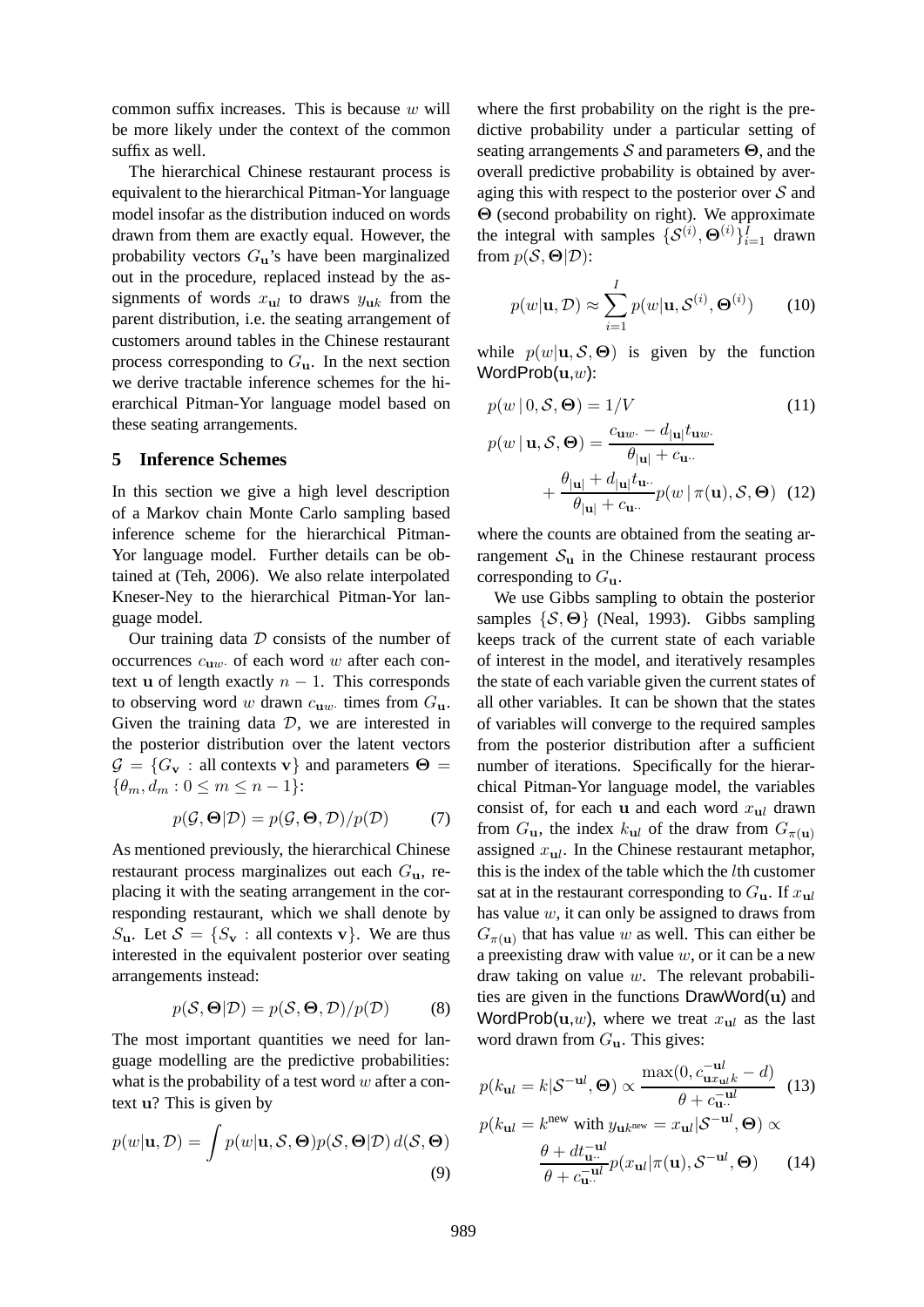where the superscript  $-\mathbf{u}$  means the corresponding set of variables or counts with  $x_{ul}$  excluded. The parameters Θ are sampled using an auxiliary variable sampler as detailed in (Teh, 2006). The overall sampling scheme for an n-gram hierarchical Pitman-Yor language model takes  $O(nT)$  time and requires  $O(M)$  space per iteration, where T is the number of words in the training set, and  $M$  is the number of unique  $n$ -grams. During test time, the computational cost is  $O(nI)$ , since the predictive probabilities (12) require  $O(n)$  time to calculate for each of I samples.

The hierarchical Pitman-Yor language model produces discounts that grow gradually as a function of  $n$ -gram counts. Notice that although each Pitman-Yor process Gu only has one discount *parameter*, the predictive probabilities (12) produce different discount *values* since  $t_{\text{uw}}$  can take on different values for different words w. In fact  $t_{\text{uw}}$ . will on average be larger if  $c_{\mathbf{u}w}$  is larger; averaged over the posterior, the actual amount of discount will grow slowly as the count  $c_{uw}$  grows. This is shown in Figure 2 (left), where we see that the growth of discounts is sublinear.

The correspondence to interpolated Kneser-Ney is now straightforward. If we restrict  $t_{uw}$  to be at most 1, that is,

$$
t_{\mathbf{u}w} = \min(1, c_{\mathbf{u}w}) \tag{15}
$$

$$
c_{\mathbf{u}w} = \sum_{\mathbf{u}': \pi(\mathbf{u}') = \mathbf{u}} t_{\mathbf{u}'w}.
$$
 (16)

we will get the same discount value so long as  $c_{\mathbf{u}w} > 0$ , i.e. absolute discounting. Further supposing that the strength parameters are all  $\theta_{\text{inj}} =$ 0, the predictive probabilities (12) now directly reduces to the predictive probabilities given by interpolated Kneser-Ney. Thus we can interpret interpolated Kneser-Ney as the approximate inference scheme (15,16) in the hierarchical Pitman-Yor language model.

Modified Kneser-Ney uses the same values for the counts as in (15,16), but uses a different valued discount for each value of  $c_{uw}$  up to a maximum of  $c^{(\text{max})}$ . Since the discounts in a hierarchical Pitman-Yor language model are limited to between 0 and 1, we see that modified Kneser-Ney is not an approximation of the hierarchical Pitman-Yor language model.

#### **6 Experimental Results**

We performed experiments on the hierarchical Pitman-Yor language model on a 16 million word corpus derived from APNews. This is the same dataset as in (Bengio et al., 2003). The training, validation and test sets consist of about 14 million, 1 million and 1 million words respectively, while the vocabulary size is 17964. For trigrams with  $n = 3$ , we varied the training set size between approximately 2 million and 14 million words by six equal increments, while we also experimented with  $n = 2$  and 4 on the full 14 million word training set. We compared the hierarchical Pitman-Yor language model trained using the proposed Gibbs sampler (HPYLM) against interpolated Kneser-Ney (IKN), modified Kneser-Ney (MKN) with maximum discount cut-off  $c^{(\text{max})} = 3$  as recommended in (Chen and Goodman, 1998), and the hierarchical Dirichlet language model (HDLM).

For the various variants of Kneser-Ney, we first determined the parameters by conjugate gradient descent in the cross-entropy on the validation set. At the optimal values, we folded the validation set into the training set to obtain the final  $n$ -gram probability estimates. This procedure is as recommended in (Chen and Goodman, 1998), and takes approximately 10 minutes on the full training set with  $n = 3$  on a 1.4 Ghz PIII. For HPYLM we inferred the posterior distribution over the latent variables and parameters given both the training and validation sets using the proposed Gibbs sampler. Since the posterior is well-behaved and the sampler converges quickly, we only used 125 iterations for burn-in, and 175 iterations to collect posterior samples. On the full training set with  $n = 3$  this took about 1.5 hours.

Perplexities on the test set are given in Table 1. As expected, HDLM gives the worst performance, while HPYLM performs better than IKN. Perhaps surprisingly HPYLM performs slightly worse than MKN. We believe this is because HPYLM is not a perfect model for languages and as a result posterior estimates of the parameters are not optimized for predictive performance. On the other hand parameters in the Kneser-Ney variants are optimized using cross-validation, so are given optimal values for prediction. To validate this conjecture, we also experimented with HPYCV, a hierarchical Pitman-Yor language model where the parameters are obtained by fitting them in a slight generalization of IKN where the strength param-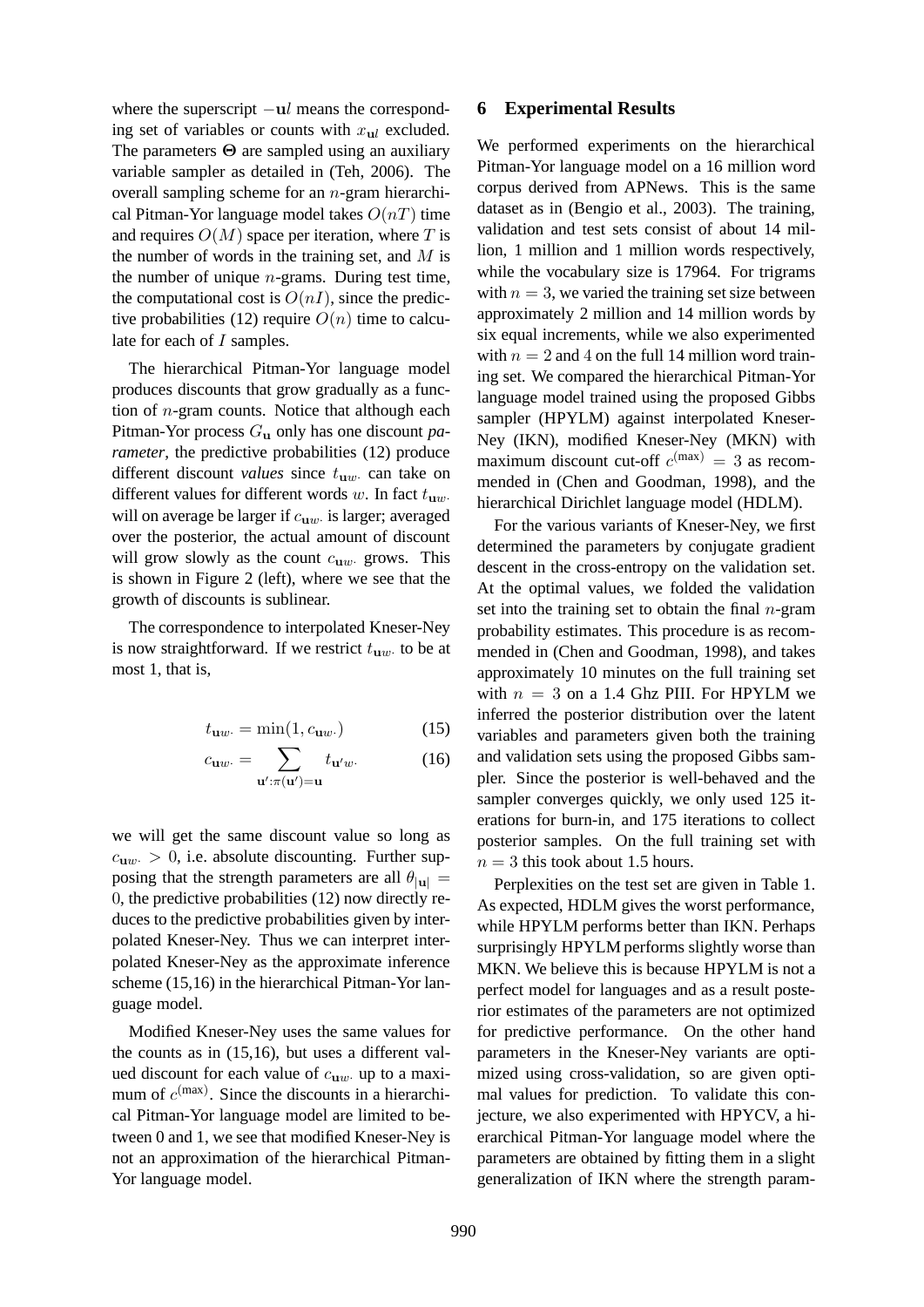| T                 | n | <b>IKN</b> | <b>MKN</b> | <b>HPYLM HPYCV</b> |       | HDLM  |
|-------------------|---|------------|------------|--------------------|-------|-------|
| 2e6 <sub>3</sub>  |   | 148.8      | 144.1      | 145.7              | 144.3 | 191.2 |
| 4e6 <sub>3</sub>  |   | 137.1      | 132.7      | 134.3              | 132.7 | 172.7 |
| 6e6 3             |   | 130.6      | 126.7      | 127.9              | 126.4 | 162.3 |
| 8e <sub>6</sub> 3 |   | 125.9      | 122.3      | 123.2              | 121.9 | 154.7 |
| 10e6.3            |   | 122.0      | 118.6      | 119.4              | 118.2 | 148.7 |
| $12e6$ 3          |   | 119.0      | 115.8      | 116.5              | 115.4 | 144.0 |
| 14e6 3            |   | 116.7      | 113.6      | 114.3              | 113.2 | 140.5 |
| $14e6 \; 2$       |   | 169.9      | 169.2      | 169.6              | 169.3 | 180.6 |
| 14e6 4            |   | 106.1      | 102.4      | 103.8              | 101.9 | 136.6 |

Table 1: Perplexities of various methods and for various sizes of training set  $T$  and length of  $n$ grams.

eters  $\theta_{|\mathbf{u}|}$ 's are allowed to be positive and optimized over along with the discount parameters using cross-validation. Seating arrangements are Gibbs sampled as in Section 5 with the parameter values fixed. We find that HPYCV performs better than MKN (except marginally worse on small problems), and has best performance overall. Note that the parameter values in HPYCV are still not the optimal ones since they are obtained by cross-validation using IKN, an approximation to a hierarchical Pitman-Yor language model. Unfortunately cross-validation using a hierarchical Pitman-Yor language model inferred using Gibbs sampling is currently too costly to be practical.

In Figure 2 (right) we broke down the contributions to the cross-entropies in terms of how many times each word appears in the test set. We see that most of the differences between the methods appear as differences among rare words, with the contribution of more common words being negligible. HPYLM performs worse than MKN on words that occurred only once (on average) and better on other words, while HPYCV is reversed and performs better than MKN on words that occurred only once or twice and worse on other words.

## **7 Discussion**

We have described using a hierarchical Pitman-Yor process as a language model and shown that it gives performance superior to state-of-the-art methods. In addition, we have shown that the state-of-the-art method of interpolated Kneser-Ney can be interpreted as approximate inference in the hierarchical Pitman-Yor language model.

In the future we plan to study in more detail

the differences between our model and the variants of Kneser-Ney, to consider other approximate inference schemes, and to test the model on larger data sets and on speech recognition. The hierarchical Pitman-Yor language model is a fully Bayesian model, thus we can also reap other benefits of the paradigm, including having a coherent probabilistic model, ease of improvements by building in prior knowledge, and ease in using as part of more complex models; we plan to look into these possible improvements and extensions.

The hierarchical Dirichlet language model of (MacKay and Peto, 1994) was an inspiration for our work. Though (MacKay and Peto, 1994) had the right intuition to look at smoothing techniques as the outcome of hierarchical Bayesian models, the use of the Dirichlet distribution as a prior was shown to lead to non-competitive cross-entropy results. Our model is a nontrivial but direct generalization of the hierarchical Dirichlet language model that gives state-of-the-art performance. We have shown that with a suitable choice of priors (namely the Pitman-Yor process), Bayesian methods can be competitive with the best smoothing techniques.

The hierarchical Pitman-Yor process is a natural generalization of the recently proposed hierarchical Dirichlet process (Teh et al., 2006). The hierarchical Dirichlet process was proposed to solve a different problem—that of clustering, and it is interesting to note that such a direct generalization leads us to a good language model. Both the hierarchical Dirichlet process and the hierarchical Pitman-Yor process are examples of Bayesian nonparametric processes. These have recently received much attention in the statistics and machine learning communities because they can relax previously strong assumptions on the parametric forms of Bayesian models yet retain computational efficiency, and because of the elegant way in which they handle the issues of model selection and structure learning in graphical models.

#### **Acknowledgement**

I wish to thank the Lee Kuan Yew Endowment Fund for funding, Joshua Goodman for answering many questions regarding interpolated Kneser-Ney and smoothing techniques, John Blitzer and Yoshua Bengio for help with datasets, Anoop Sarkar for interesting discussion, and Hal Daume III, Min Yen Kan and the anonymous reviewers for